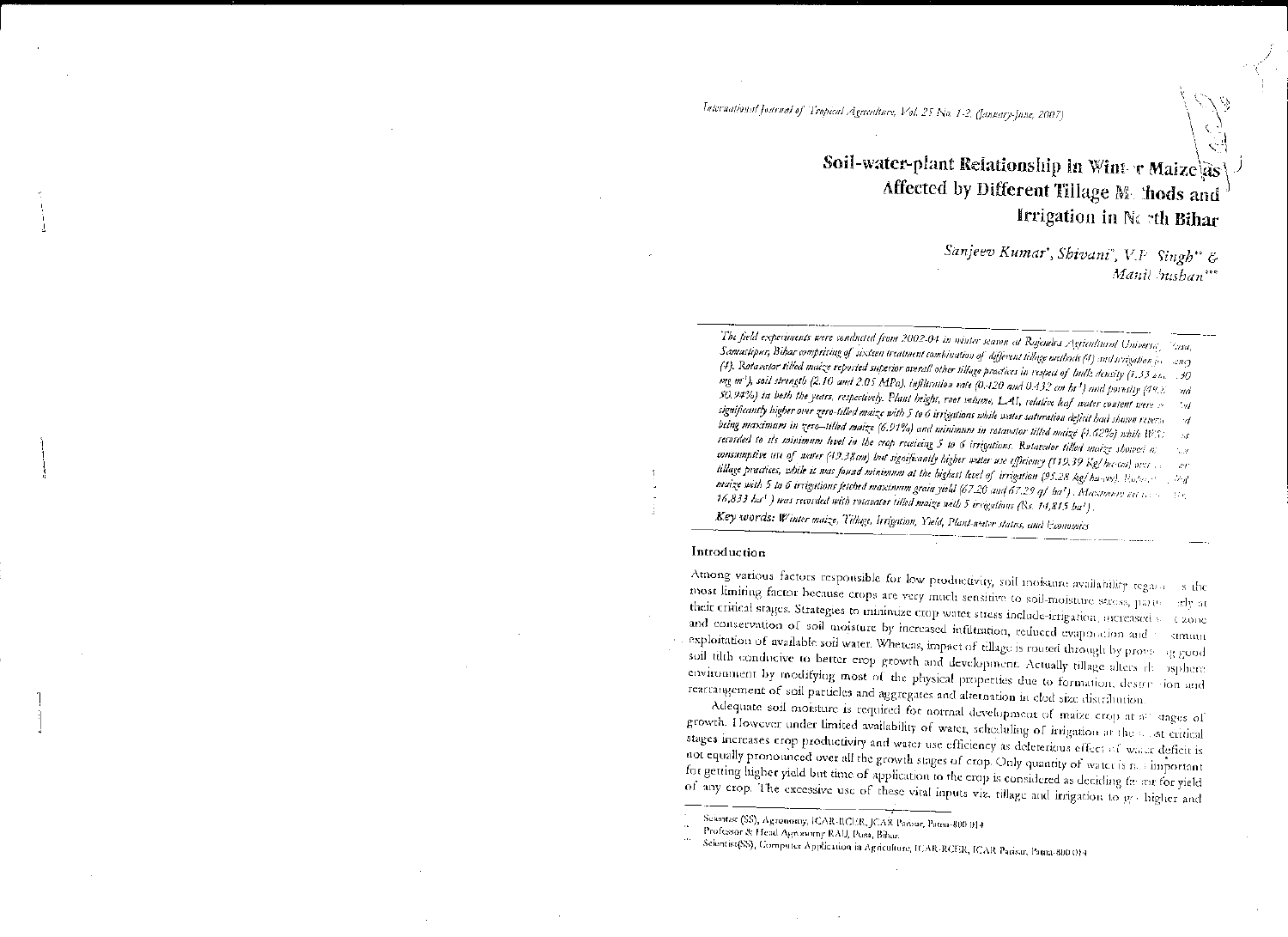44 • International Journal of Tropical Agriculture

higher yield to meet the growing need of escalating population not only diminishes the profitability by increasing the cost of cultivation but also degrades our natural endowments viz., soil and water. In North Bihar, winter maize has become a well adopted crop with high yield potentials (50-60 q/ ha) and area under the crop has increased tremendously. In spite of established yield and other advantages of tillage and irrigation, their adoption at farmer's level on a scientific pattern need to be developed.

Thus, keeping the above facts in view the present investigation was planned and conducted with an objective to study the response of winter maize to different soil- tilth and irrigation frequencies and to evaluate the impact of interacting factors on soil, water and plant.

# MATERIALS AND METHODS

The field experiments were conducted during winter (Rabi) season of 2002-03 and 2003-04 at Tirhut College of Agriculture Farm, Dholi (Muzaffarpur), a campus of Rajendra Agricultural University, Pusa (Samastipur), Bihar in Split Plot Design with three replications. The soil of the experimental plot was sandy loam in texture with pH value of 8.25, organic carbon 0.46%, available N.P and K (Kg/ha): 212.1, 20.5 and 125.2, respectively. The bulk density of the experimental soil was 1.47g/cc, and evaporation during the experimental seasons were 23.7 and 19.5 mm, with a total rainfall of 134.0 and 138.5 cm, respectively. The treatments comprises of four tillage practices (Main plot) : 1 disc ploughing+ 2 harrowing+ planking (conventional tillage) as T., 2 cultivator+ Planking (T,), Rotavator once (T,) and zero-till planter (T,) and four irrigation frequencies on different physiological stages stages (Sub plot) : Pre- knee height (30 DAS) + Knee height(Kn) + Silking (Total 3 irrigations) as I<sub>1</sub>, Pre- knee height (30 DAS) + Knee height(Kn) + Silking + Milking (Total 4 irrigations) as  $I_2$ , Pre- knee height (30 DAS) + Knee height(Kn) + Tasseling + Milking + Grain filling (Total 5 irrigations) as I, and Pre-knee height (30 DAS) + Knee height (Kn) + Tassel initiation stage + Silking + Milking + Grain filling (Total 6 irrigations) as I. The Composite maize variety (Deoki) was sown on 18 th October in hoth the years. Row to row spacing was maintained at 60 cm with a common fertilizer dose (N:P<sub>2</sub>O<sub>3</sub>:K<sub>2</sub>O) of 120 : 75 : 50 (Kg/ha). All P and K fertilizers were applied as basal while, N was applied in three equal splits  $(1/3 \text{ as basal} + 1/3 \text{ at Kace stage and } 1/$ 3 at tassel initiation stage). In each irrigation 6 cm, water was applied as per treatment. All soil, plant and irrigation observations were taken by following standard procedures and calculations while, vield was calculated on the basis of net plot area. Relative leaf water content and water saturation deficit were calculated by using the formula:

 $WSD = \frac{Saturated weight - Fresh \text{ Weight}}{Saturated weight - Dry \text{ weight}} \times 100$ 

### Results and discussion

### **Soil Studies**

Bulk density tended to decrease as soil-tilth get finer due to different tillage operations. The lowest bulk density was recorded with rotavator tilled plots and the highest in zero-tilled plots during both the years of investigation. Reduction in bulk density may be attributed to increased soil volume by loosening the soil due to different tillage practices (Wahyuni, 2001). As soil tilth get finer due to different ullage practices ,it tend to decrease the average soil strength of the tilled plots. The decrease in rotavator tilled plots was 17.6% (Table 1).

| Table 1                                                                                   |  |
|-------------------------------------------------------------------------------------------|--|
| Effect of Tillage on Physical Properties of Surface Soil (0-60 cm) after Harvest of Maize |  |

| Treatments              | Years                                         |         |
|-------------------------|-----------------------------------------------|---------|
|                         | 2002-03.                                      | 2003-04 |
|                         | (a) Bulk densaty (rog m <sup>-1</sup> )       |         |
| Conventional tillage    | 1.36                                          | 1.33    |
| 2 cultivator + Planking | $1 - 41$                                      | 1.40    |
| Rotavator once          | 1.33                                          | 1.30    |
| Zero-till planter       | 1.43                                          | 1.40    |
|                         | (b) Soil strength (MPa)                       |         |
| Conventional tillage    | 2.28                                          | 2.24    |
| 2 cultivator + Planking | 2.35                                          | 2.31    |
| Rotavator once          | 2.10                                          | 2.05    |
| Zero-till planter       | 2.56                                          | 2.39    |
|                         | (c) Infiltration rate (can ht <sup>21</sup> ) |         |
| Conventional tillage    | 0.331                                         | 0.337   |
| 2 cultivator + Planking | 0.328                                         | 0.325   |
| Rotavator ouce          | 0.420                                         | 0.432   |
| Zero-till planter       | 0.316                                         | 0.335   |
|                         | (d) Porosity (%)                              |         |
| Conventional rillage    | 48.68                                         | 49.81   |
| 2 cultivator + Planking | 46.79                                         | 47.17   |
| Rotavator once          | 49.81                                         | 50.94   |
| Zero-tiil planter       | 46.02                                         | 47.17   |

Rotavator tilled plots had maximum infiltration rate (0.420 and 0.432 cm hr<sup>1</sup>) during both the years of experimentation but minimum average infiltration rate did not follow the same trend in both the years. In the first year, zero-tilled plots showed minimum average infiltration rate (0.316 ciu hr ?) while, in the 2<sup>nd</sup> year cultivator tilled plots resulted in lowest average infiltration rate (0.325 cm hr<sup>4</sup>). The increase in infiltration rate attributed to the maximum reduction in bolk density and had pronounced effect as total porosity and macro porosity both increased, may be correlated with the findings of Bhusan and sharma, 1997. Potosity tended to change with different allage practices. As the soil filth get finer, porosity increases (Table 1). Here, maximum average porosity was observed in rotavator tilled maize 49.81 and 50.94 per cent in both the years, respectively while, the minimum porosity was recorded in by zero-filled maize in the first year but in the 2nd year of experimentation cultivator tilled maize and zero-tilled maize showed equal porosity of 47.17 per cent.

### **Plant Studies**

Tillage and irrigation siguificantly affected plant height of winter maize at maturity (Table 2). Significantly higher plant height was recorded in rotavator filled maize (189.70 cm) over zero-tilled maize which was followed by conventional tillage and cultivator tilled maize. Crop receiving 5 and 6 irrigations recorded highest plant height 192.82 and 189.62 cm at maturity over 3 or 4 itrigations.

Maximum root volume was recorded with rotavator tilled maize at 120 DAS (47.63 cc) over zero tillage (37.05 cc). Root volume was significantly higher with the erop receiving 6 no. of irrigations (46.54 cc) over 3 and 4 irrigations but was found at par with crop received 5 no. of irrigation.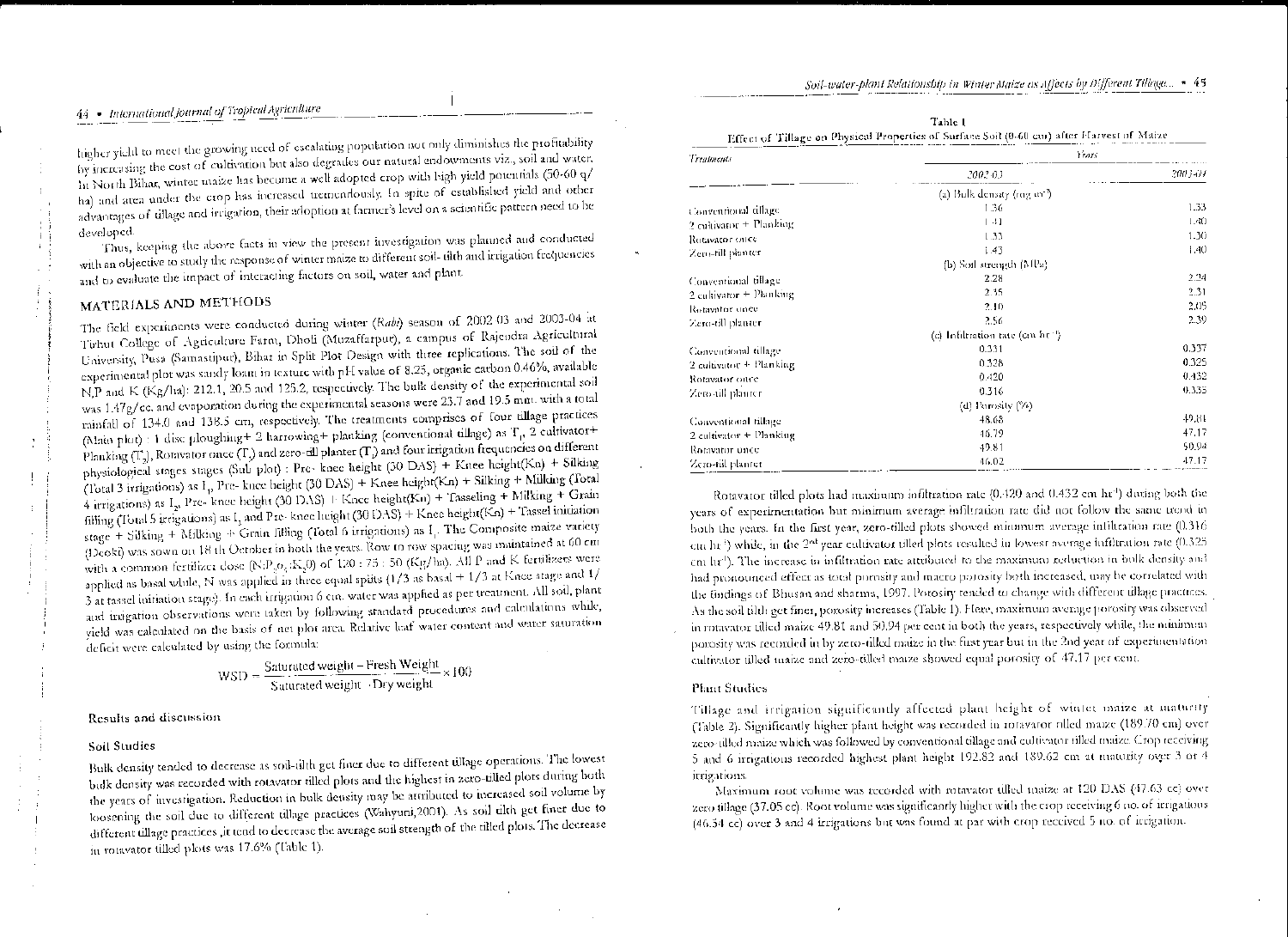| Effect of Tillage and Irdgation on Growth, Plant-water Status (120 DAS), Irrigation, Yield and Economic Studies at Harvest                     |                                             |                            |                                            | (Polled data of year 2002-03 and 2003-04)<br>Table 2       |                                    |                                                                 |                                         |                                           |                                            |                               |
|------------------------------------------------------------------------------------------------------------------------------------------------|---------------------------------------------|----------------------------|--------------------------------------------|------------------------------------------------------------|------------------------------------|-----------------------------------------------------------------|-----------------------------------------|-------------------------------------------|--------------------------------------------|-------------------------------|
| Treatureats                                                                                                                                    | Plant<br>J.<br>bagh                         | Rest<br>reinne<br>E        | Leaf area<br>index                         | deficit ( <sup>19</sup> e)<br>aturation<br>$W\sigma\omega$ | leaf water<br>content(%)<br>Relain | $j\dot{m}$<br>$\langle k_{\rm E}/\delta \sigma \rangle$<br>Gran | Ì<br><b>INDE</b><br>Kg/dn               | 8<br><b>CUP</b>                           | ž<br>relarn<br>(Rs. /wt                    | ں<br>غ<br>tain                |
| 2 cultivator+PlanVing (1)<br>Conventional filage (T.)<br>Recavator once (12)<br>$Z_{\text{CPO}}$ -till planter $(T)$<br>CD (P=0.05)<br>Tillage | 32.48<br>175.13<br>$\overline{5}$<br>185.81 | ងនិង<br>ដូច្និង គឺ         | 2.35<br>$\frac{8}{6}$<br>2.49<br>ΡŽΩ<br>្អ | 5<br>4 5 8 5<br>4 5 4 6<br>0.43                            | ភូនក្តុ<br>ត្តត្តក្តុ              | 100<br>1000011                                                  | 102.39<br>119.39<br>ia<br>Elia<br>SS.84 | 49.80<br>50.38<br>49.38<br>$\frac{5}{10}$ | 12,642<br>12,663<br>$16,833$<br>5.997<br>š | 188<br>1891 1989<br>1981 1989 |
| CD EU-NA-N-YA-SYO Da<br>N+S+1.L+4M+SNG 0S<br>U. 20 DAS = K++S+A<br>(1) のもとば きんくだいえ<br>$(10.07 - 0.05)$<br>Irneanon                             | 232<br>168.86<br>79.82<br>189.62<br>192.82  | 等于<br>ងជា<br>អ្នក<br>46.54 | es<br>0.08<br>445<br>242<br>$\frac{5}{20}$ | 6.62<br>6.40<br>4.86<br>4.59<br>0.57                       | 45<br>882<br>828<br>Ş.<br>5.5      | 딾<br>000 1000<br>000 1000<br>0000                               | 3.12<br>esta<br>Satera<br>Satera        | និង<br>ដូចខ្លួ                            | e:0                                        | <b>SESSE</b>                  |

Increasing level of tillage increased leaf atea index (LAI) significantly, resulting maximum under rotavator tilled plots (2.70) over all other tillage treatments but leaf area index of maize in the plots under conventional tillage and cultivator tilled were found statistically at par with each other. Further, LAI index was recorded maximum with crop receiving 6 number of irrigations

# Soil-water-plant Relationsbip in Winter Maize as Affects by Different Tillage... • 47

46 • International Journal of Tropical Agriculture

븚

G

Ć

.<br>Son,

Į

Š

Milking.

 $\frac{1}{2}$ 

S= Siking.

**Freight** 

Kakel

8

(2.61) at 120 DAS but was found at par with crop receiving 5 number of irrigations at the same growth stages over the crop receiving 3 and 4 number of irrigations (Table 2). This indicates that when erop gets proper nourishment and favourable soil physical condition at optimum moisture level, tended to increase in vegetative growth of the plants. Singh, 2001 also reported that optimum moisture at good soil physical condition at critical stages of corn increases dry weight, LAI, CGR of plants by increasing net assimilation rate of the erop which enables more production of

# Plant-Water Status

Water saturation deficit decreased significantly in rotavator tilled plots (4.62%) and followed by conventional tillage (4.97%) at 120 DAS while it was recorded maximum in zero-tilled maize (6.91%). Similarly, water saturation deficit decreased significantly with increase in the level of irrigation. Water saturation deficit was recorded to its minimum value to the crop receiving 6 irrigations (4.59%) which was found at par with crop receiving 5 irrigations (4.86%) over 3 irrigations and 4

The crop grown under rotavator tilled plots exhibited maximum relative leaf-water content (RLWC). 93.98 per cent, and was significantly superior over zero tillage 86.05 per cent at 120 DAS. RLWC was significantly higher in erop receiving 6 irrigations (93.51%) which was found at par with erop recurring 5 irrigations (92.99%) over crop receiving 3 and 4 irrigations (Table 2). The maximum value of REWC and minimum value of WSD with rotavator tilled maize and 5 to 6 irrigations may be attributed to better soil-tilth, paralleled by increased water and nutrient absorption at critical growth stages due to greater root- soil contact than other tillage freatments. This is in close agreement with the findings of

## Irrigation Studies

Zero tilled maize consumed maximum water (51.36 cm) which was 2.24, 3.13 and 4.08 per cent more than the water used by cultivator filled, conventional filled and rotavator filled thaize. Rotavator tilled maize consumed minimum water than maize grown under other tillage practices (Fable 2) Crop receiving six irrigations had higher CUW than erop receiving two, shree and four irrigations. Consumptive water use increased with increasing frequency of irrigation Camp et al (2002) also obtained higher CUW with increasing soil morsture regime due to better soil morsture availability and higher plant canopy cover which led to more evaporation under higher frequency of irrigation.

Significantly higher WUE was reported under rotavator tilled matze (119.39 kg ha cm) and was followed by conventional tillage (102.39 kg ha<sup>-1</sup>cm) and cultivator tilled maize (99.84 kg ha<sup>-1</sup>cm) over zero tilled maize (71.51 kg ha<sup>-1</sup>cm) which was 41.4 per cent more in totavator tilled maize Likewise, significantly higher WUE was reported under crop receiving 5 irrigations (110.19 kg ha-'em) over other irrigation frequencies (Table 2). This may be due to the faci rhat rillage operations had made better root contact with the soil and that is why more water expense efficiency was observed. Camp et al., 2002 concluded from their experiment that there is more ET demand at tasseling, silking and therefore, WUE will be also high and resulted in maximum yield. ET value